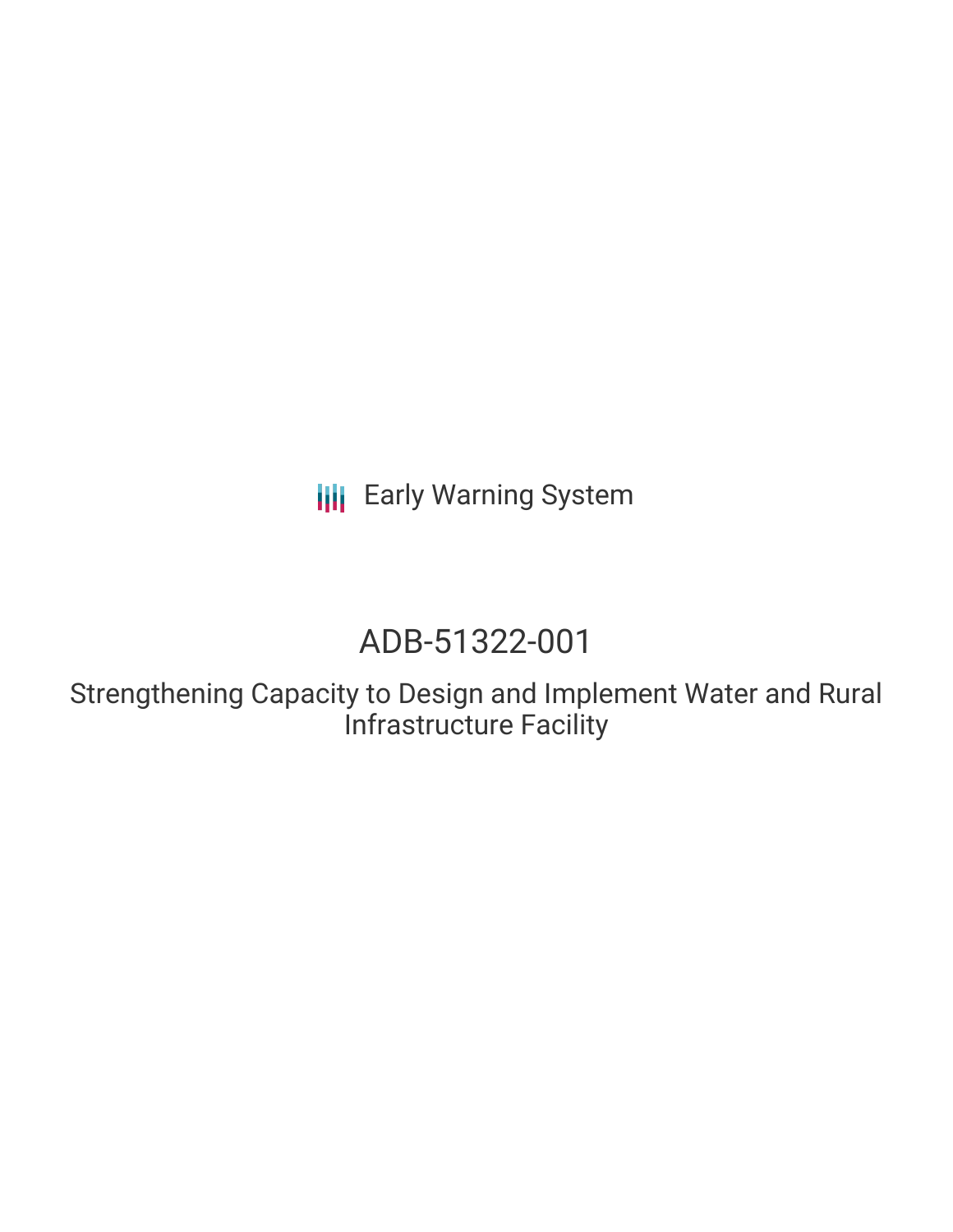

### **Quick Facts**

| <b>Countries</b>               | Bangladesh, Bhutan, Nepal, Sri Lanka                        |
|--------------------------------|-------------------------------------------------------------|
| <b>Financial Institutions</b>  | Asian Development Bank (ADB)                                |
| <b>Status</b>                  | Active                                                      |
| <b>Bank Risk Rating</b>        | U                                                           |
| <b>Voting Date</b>             | 2017-12-01                                                  |
| <b>Sectors</b>                 | Infrastructure, Technical Cooperation, Water and Sanitation |
| <b>Investment Type(s)</b>      | Fund                                                        |
| <b>Investment Amount (USD)</b> | $$0.50$ million                                             |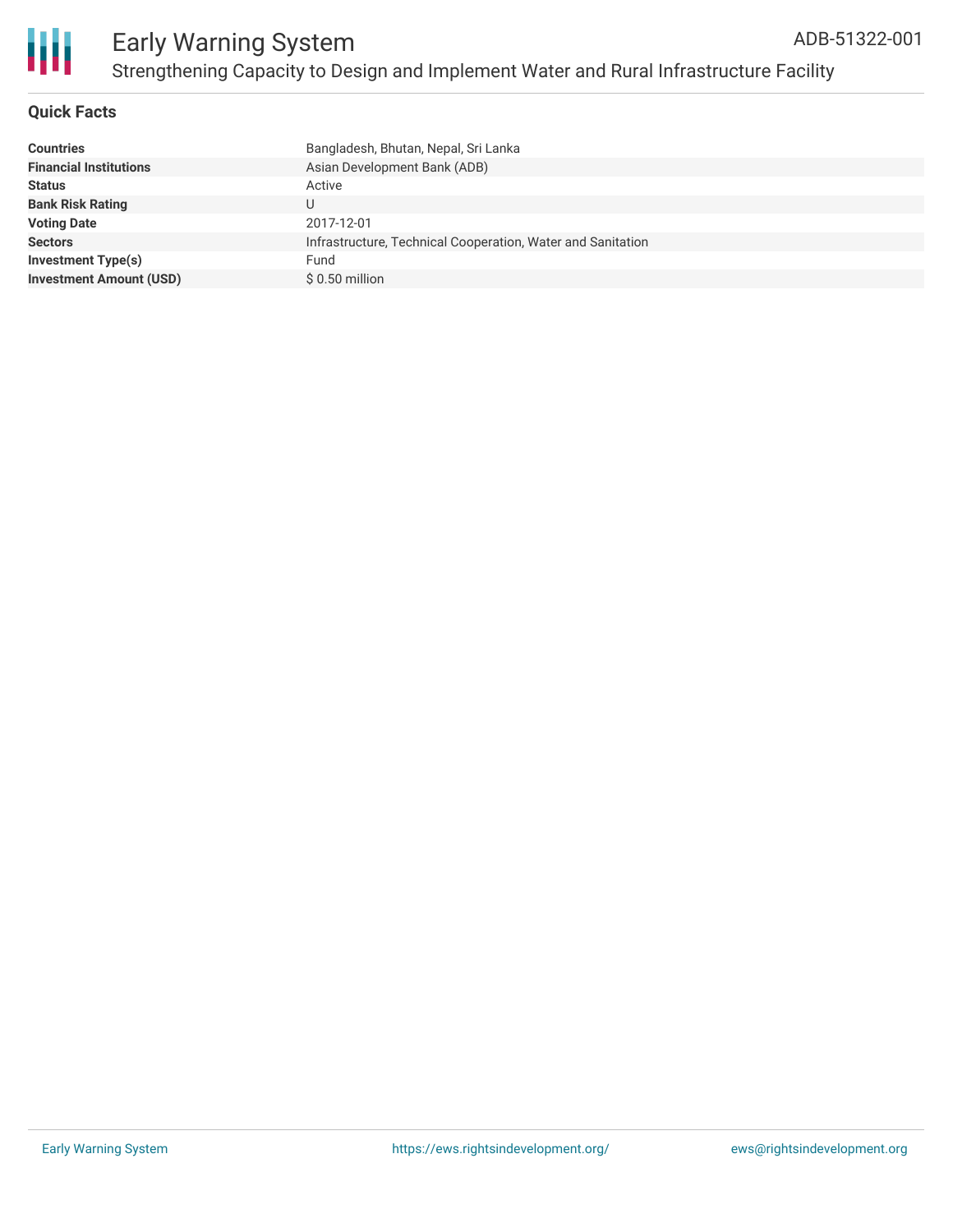

### **Project Description**

According to the bank website, the proposed project will provide project preparation support and capacity building, strengthen due diligence, and increase project readiness to a series of ensuing projects identified in the country operations business plans, 2018 -2020 for Bangladesh, Bhutan, Nepal, and Sri Lanka. Initially, the TA will support (i) BAN: Ganges Kobadak Irrigation Modernization Project; (ii) BAN: Rural Infrastructure Maintenance Program; (iii) BAN: Market and Value Chain Infrastructure Development Project; (iv) BHU - Bhutan Integrated Irrigated Agriculture Development Project; (v) NEP: Mechanized Irrigation Innovation Project; (vi) NEP: Preparation of Priority River Basins Flood Risk Management Project; (vii) NEP: Bagmati River Basin Improvement Project Additional Financing; (viii) NEP: Nepal Rural Connectivity Improvement Project; and (ix) SRI: Mahaweli Water Security Investment Program. These projects are all in the rural sector and require similar due diligences. The TA facility approach is suitable as it will (i) enhance project preparation efficiency and improve readiness for projects that have limited processing resources; (ii) reap important synergies from working with the same team of consultants, including reducing lengthy tendering processes and improving knowledge transference; and (iii) strengthen coordination. Overall, this TA will reduce transaction costs through minimizing the need for stand-alone transaction TAs.

The TA will also provide capacity building support to ongoing projects, initially supporting the Irrigation Management Improvement Project. The ongoing projects are suffering from weak project implementation capacity and require similar technical specialist support to ensure project sustainability. The TA will only support projects that are listed in the country operations business plans.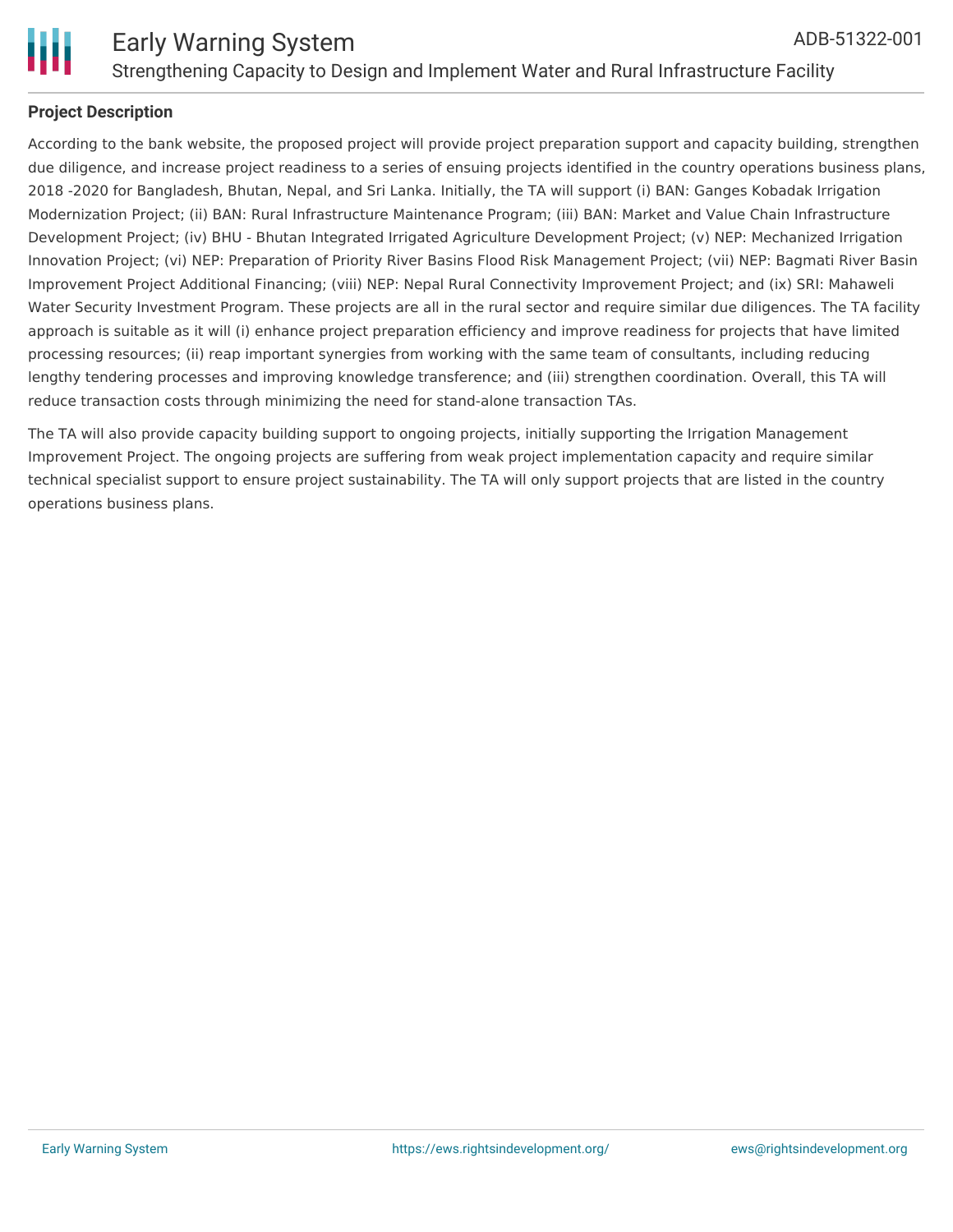

### Early Warning System Strengthening Capacity to Design and Implement Water and Rural Infrastructure Facility ADB-51322-001

### **Investment Description**

Asian Development Bank (ADB)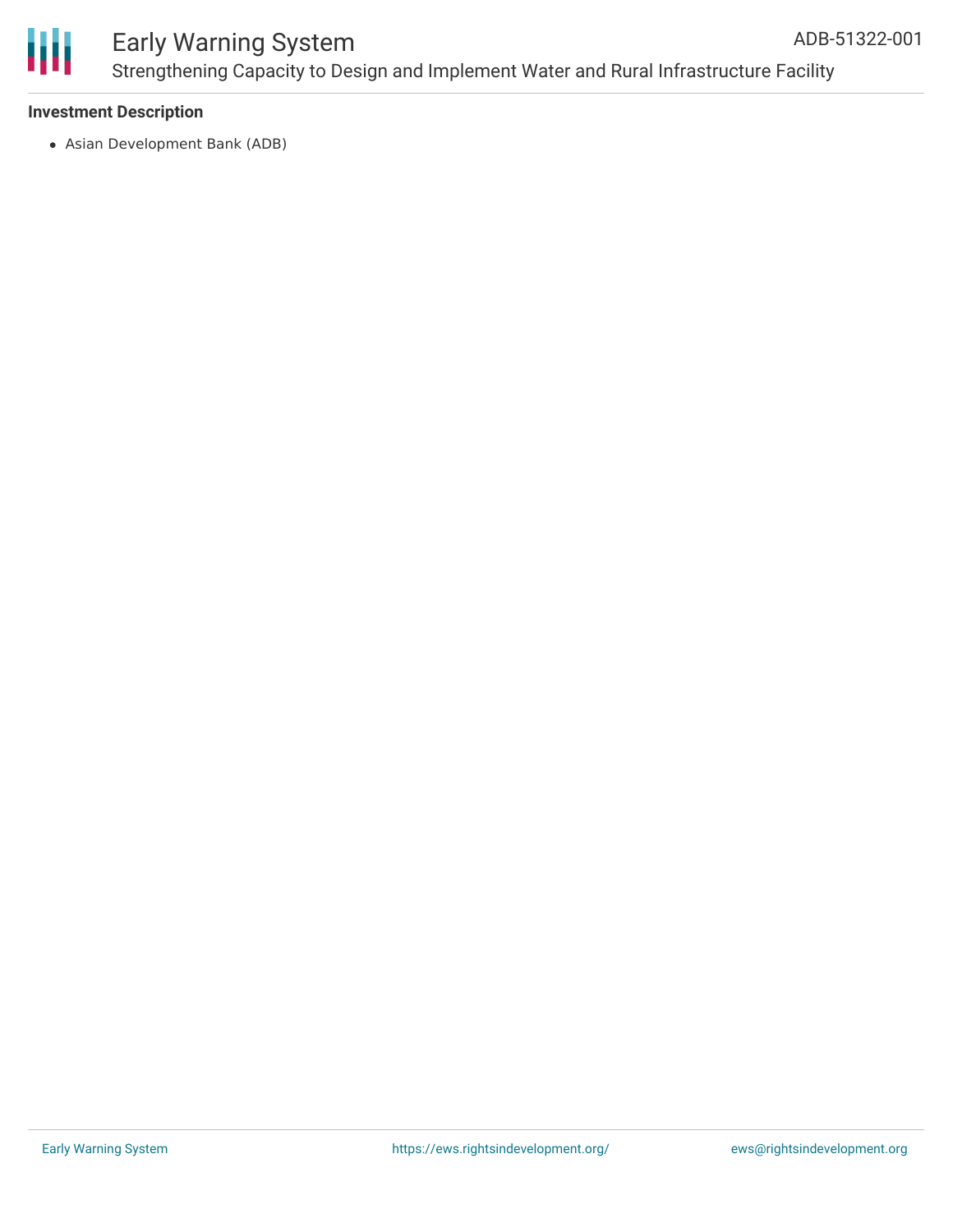

### Early Warning System Strengthening Capacity to Design and Implement Water and Rural Infrastructure Facility

### **Contact Information**

Responsible ADB Officer Marsh, Suzanne Responsible ADB Department South Asia Department Responsible ADB Division Environment, Natural Resources & Agriculture Division, SARD Executing Agencies Asian Development Bank 6 ADB Avenue, Mandaluyong City 1550, Philippines

#### **ACCOUNTABILITY MECHANISM OF ADB**

The Accountability Mechanism is an independent complaint mechanism and fact-finding body for people who believe they are likely to be, or have been, adversely affected by an Asian Development Bank-financed project. If you submit a complaint to the Accountability Mechanism, they may investigate to assess whether the Asian Development Bank is following its own policies and procedures for preventing harm to people or the environment. You can learn more about the Accountability Mechanism and how to file a complaint at: http://www.adb.org/site/accountability-mechanism/main